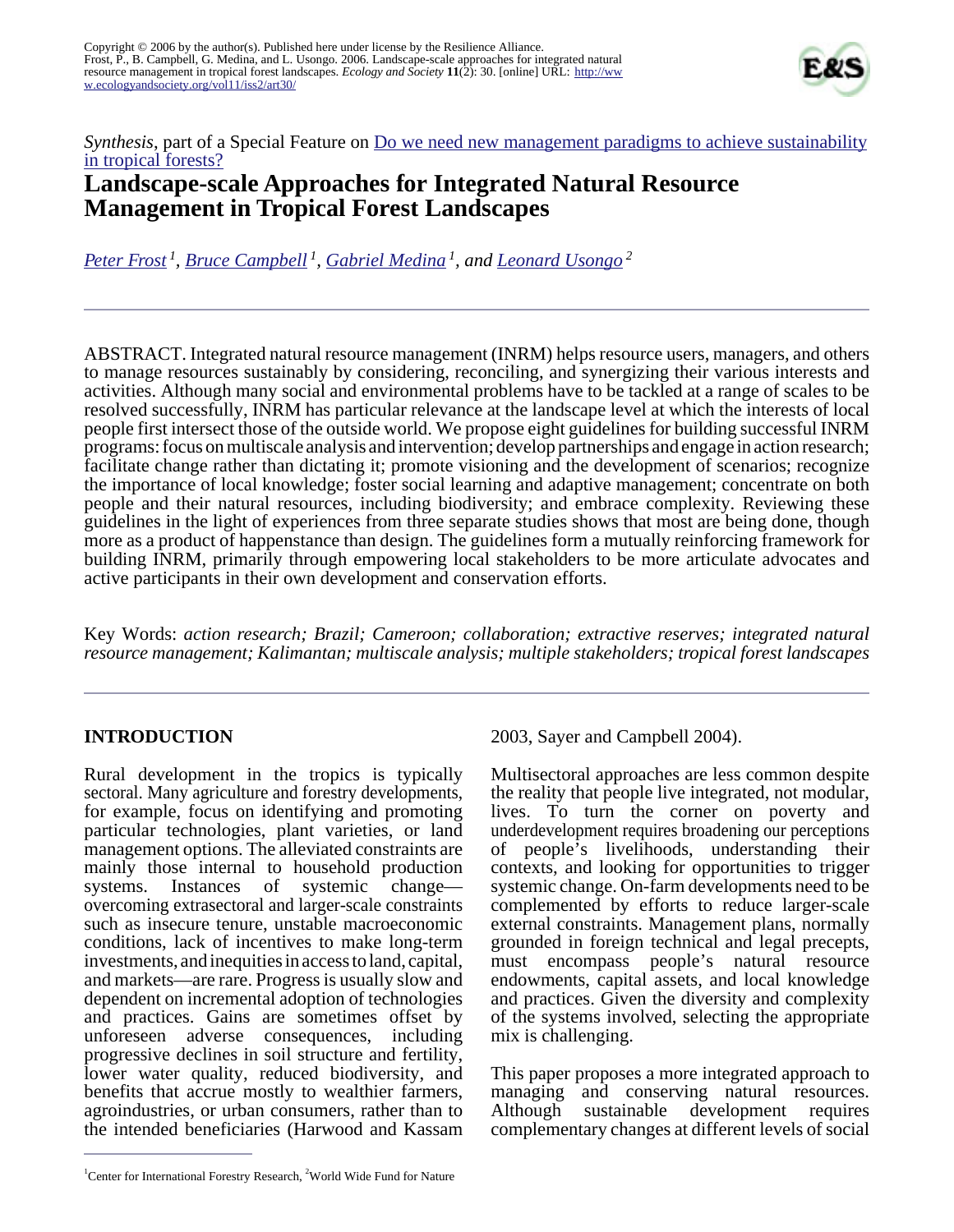and economic organization, landscapes are the first point of external constraint on household economic functioning and the scale at which many projects are implemented. We suggest eight guidelines for applying integrated natural resource management (INRM) at this scale. To give these a context and illustrate the need, we relate them to three ongoing initiatives in tropical forest resource management in which the Center for International Forestry Research (CIFOR) is involved. Each differs substantially from the others in its geographic, biophysical, and socioeconomic settings.

Following this introduction, we briefly explore the concept of INRM in Section 2, and then elaborate on the significance of taking a landscape-level approach in Section 3. In Section 4, we introduce the three background cases before setting out the eight guidelines for implementing INRM at the landscape level in Section 5. We conclude with some general observations on implementing INRM in tropical forested landscapes in Section 6.

## **INTEGRATED NATURAL RESOURCE MANAGEMENT**

Integrated natural resource management (INRM) is an approach to managing resources sustainably by helping resource users, managers, and other stakeholders accomplish their different goals by consciously taking into account, and aiming to reconcile and synergize, their various interests, attitudes, and actions (Harwood and Kassam 2003, Sayer and Campbell 2004). These goals include increasing production, enhancing food security, creating value, maximizing profitability, minimizing risk, building up and maintaining various natural and other assets, and conserving the natural resource base. As such, INRM is interdisciplinary and multiscaled, encompassing different but linked levels of social and biophysical organization. It is responsive to different histories, sites, and circumstances, and is intended to integrate varied and complex sets of knowledge into a common framework for analysis and action (Sayer and Campbell 2004).

#### **INTEGRATED NATURAL RESOURCE MANAGEMENT AT THE LANDSCAPE LEVEL**

A landscape consists not only of interacting

biological and geophysical elements but also of people, land uses, infrastructure, social organizations, institutional arrangements, and cultural, spiritual, and utility values. Most people link to wider-ranging markets and transport and communication networks at this level. Landscapes are also the primary level at which the actions of individual households intersect those of others resource users. The right to access, use and manage natural resources becomes subject to social convention and negotiation, themselves framed by more formal rules set down by distant government agencies. Together, these features shape people's lives and produce the natural resources, ecological services, and social and economic relationships on which they depend.

These relationships are pressured unpredictably by both local and distant economic change, advances in infrastructure and technology, widening access to markets and information, the growth and movement of populations, and variations in climate and other exogenous forces. People can seldom reduce or eliminate this complexity and uncertainty, at least in the short term. They cope by acting on best available knowledge, learning from the outcomes, and adapting accordingly. Understanding this complexity requires research driven less by the researchers and more by the perceptions, priorities, and actions of the land users. The results are usually more relevant and revealing. Such "action research," which is central to the concept of INRM, requires researchers and others to collaborate in sharing information, knowledge, and resources, and in undertaking joint activities, including research.

#### **THE NEED FOR INTEGRATED NATURAL RESOURCE MANAGEMENT: THREE BACKGROUND CASES**

The three background cases are drawn from Malinau District, East Kalimantan, Indonesia; Tri-National de la Sangha, Cameroon; and Reserva Extrativista Verde para Sempre, Porto de Moz, Pará State, Brazil. The resource management context in each differs substantially (Table 1), as do the roles of researchers. In Indonesia, activities were initiated and directed by researchers, whereas in Cameroon the project was led by an international conservation organization, the World Wide Fund for Nature (WWF), with minimal input from researchers. In Brazil, the push for an integrated approach to natural resource management came largely from organizations representing land users, again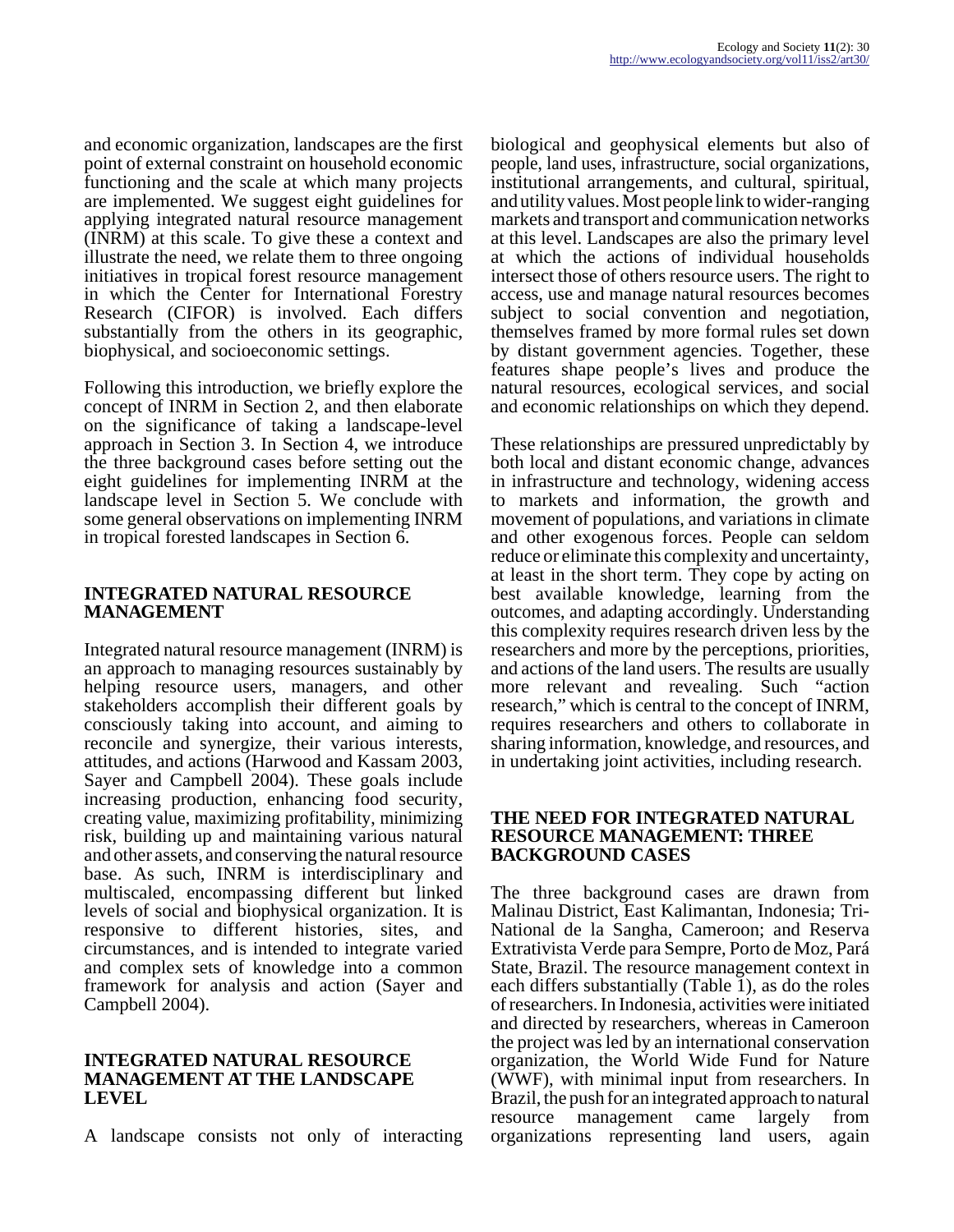initially with little input from researchers.

#### **Indonesia: sustainable development—securing forests and improving livelihoods**

The Center for International Forestry Research (CIFOR) began research in Malinau in the mid-1990s. The main problems then identified were those related to industrial logging by large state companies (Table 1). When Indonesia decentralized its government in 2000, small-scale logging expanded, especially in Malinau, which is close to timber markets in Malaysia. Extraordinarily high levels of timber extraction and conflict resulted. Local people saw few benefits. At the district level, the lack of finance and capacity constrained the ability of local government to manage the changing pressures on the district's natural resources brought about by new roads, increased logging and mining, planned oil palm plantations, high in-migration rates, many new economic opportunities, and shifts in the center of power (Campbell et al. 2003).

Timber is the most valuable resource, but much of its value is captured by merchants and district officials. Local people usually receive only about 5% of the timber's export value, and even this is often inequitably distributed (Engel and Palmer 2006; C. Palmer, *personal communication*). The distribution of benefits from other high-value natural products such as edible bird nests and eaglewood is often also inequitable, with small local elites gaining most.

A key objective of the current research program is to improve district coordination of forest management in the district. This involves building capacity to broaden and improve stakeholder participation, manage conflicts, develop and implement land-use plans, and monitor impacts. Other objectives are to enhance local livelihoods, increase local people's access to and control over forest benefits by encouraging participation in district-level decision making, and ensure that the rents from extractive industries accrue to the district administration and not to private individuals.

#### **Cameroon: large-scale conservation—what role for local livelihood improvement?**

Under colonialism in Africa, natural resources were effectively nationalized. Much land was set aside for conservation, displacing and marginalizing local people and alienating them from traditional resource areas (Colchester 1994, Davenport and Usongo 1997). This trend continued after independence. People have come to equate conservation with exclusion from protected areas, often weakening broader conservation initiatives aimed at sustainable use of natural resources. Wildlife is considered a nuisance, especially by farmers adjacent to reserves. With continued high human population growth, the pressures on protected areas are increasing. The challenge is how to move from outright protection to a system that takes account of the interests of local people while still conserving biodiversity.

The forests of the Congo Basin are important sources of timber, nontimber forest products including bush meat, and biodiversity. They also provide various environmental services and have many other values (Wilkie et al. 2001). Nevertheless, forest is being transformed to agricultural land, especially where local returns from protection and other land uses are low. Under current circumstances, this conversion is a better option for local people. For conservation to succeed, therefore, people's livelihoods must be improved and people must get tangible benefits from keeping at least some of the forest in its natural state.

Until recently, few wildlife and forest management agencies saw people as integral to so-called natural ecosystems; neither did some international conservation organizations. This is being turned around. In 1994, Cameroon enacted forestry and wildlife laws that provide for community involvement in natural resource management. Community forestry, public participation in planning and management, and benefit sharing are being promoted to ensure that income from the extraction of forest resources, notably timber, finances development in the production areas. In 2002, the Cameroon National Forest and Environment Sector Programme identified priority conservation areas and forms of forest-land use that could contribute to social development and improved livelihoods.

The initiative considered here stems from these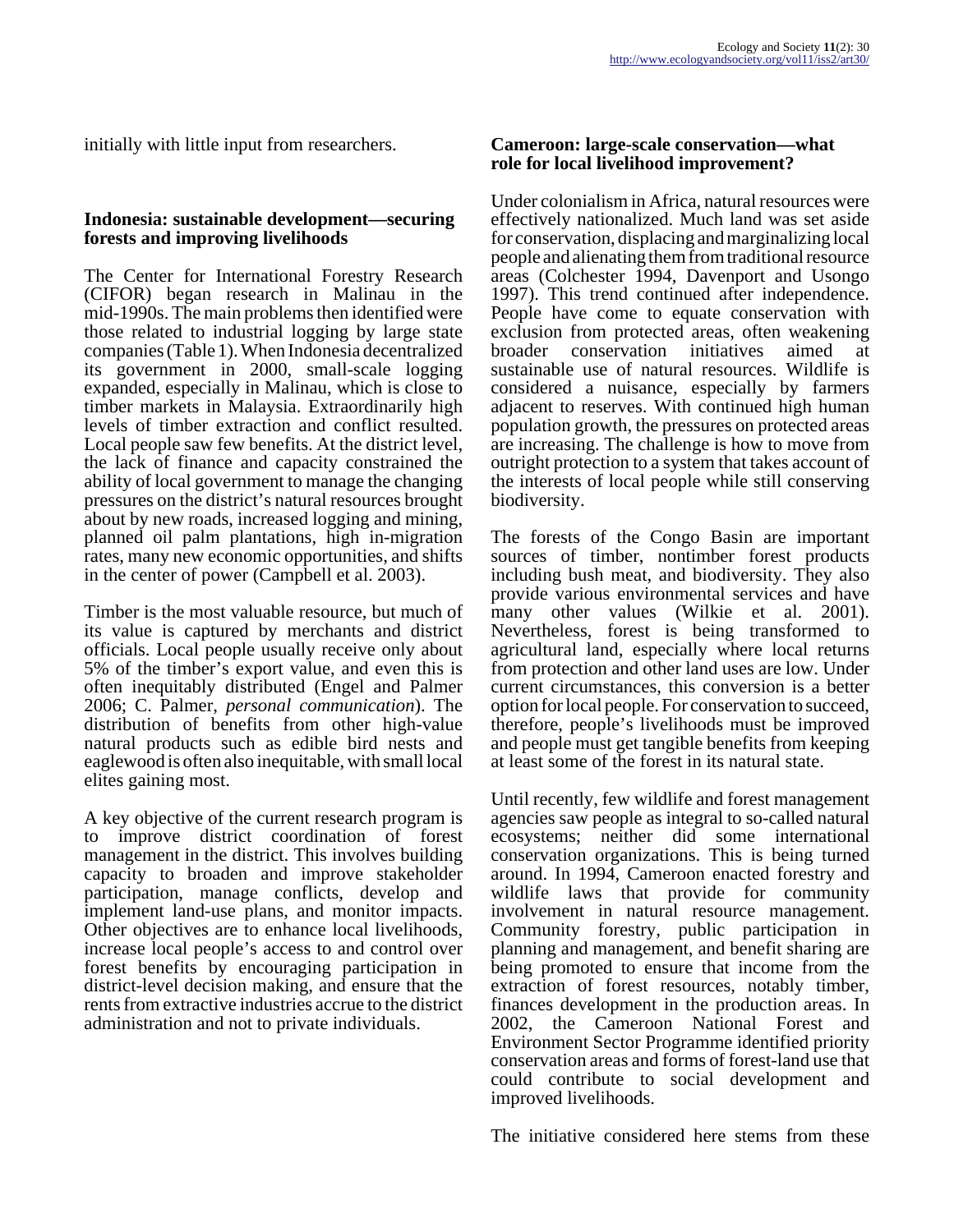**Table 1.** Characteristics of three forested regions in which the management of natural resources is being approached in an integrated way, and which illustrate the need for a coordinated and systematic approach exemplified by the integrated natural resource management guidelines.

| Feature                   | Malinau                                                                                                                                                                                                             | Tri-National de la Sangha                                                                                                                                                           | Reserva Extrativista<br>Verde para Sempre                                                                                                        |
|---------------------------|---------------------------------------------------------------------------------------------------------------------------------------------------------------------------------------------------------------------|-------------------------------------------------------------------------------------------------------------------------------------------------------------------------------------|--------------------------------------------------------------------------------------------------------------------------------------------------|
| Location                  | $2^{\circ}45' - 3^{\circ}21'N$ ,<br>115°48'-116°34'E                                                                                                                                                                | $0^{\circ}40' - 3^{\circ}32'N$ ,<br>15°29'-17°34'W                                                                                                                                  | $1^{\circ}35' - 2^{\circ}49'$ S,<br>52°03'-53°32'W                                                                                               |
| Area                      | $2500 \text{ km}^2$                                                                                                                                                                                                 | 36,236 km <sup>2</sup>                                                                                                                                                              | $12,887$ km <sup>2</sup>                                                                                                                         |
| Vegetation                | Lowland evergreen broadleaf<br>rain forest, upper montane forest,<br>secondary forest                                                                                                                               | Primary and secondary mixed<br>species terra firma tropical semi-<br>evergreen rain forest,<br>monodominant (Gibertiodendron)<br>closed canopy forest, riparian<br>and swamp forest | Seasonally flooded forest<br>(várzea), closed mixed forest                                                                                       |
| Physical features         | $50 - 2000$ m elevation<br>Rugged topography                                                                                                                                                                        | 300–600 m elevation<br>Flat topography<br>Poor soils                                                                                                                                | $15-100$ m elevation<br>Flat topography intersected by<br>numerous rivers                                                                        |
| Population                | 40,000 (estimate for Malinau<br>District)                                                                                                                                                                           | Estimated 0.7 person/km <sup>2</sup>                                                                                                                                                | 13,300 people in rural settlements                                                                                                               |
| Settlement                | Scattered settlements<br>One medium-sized town                                                                                                                                                                      | Scattered small villages of 50-<br>100 inhabitants, but people<br>increasingly concentrated around<br>logging towns, i.e., 4500-15,000<br>inhabitants                               | Small settlements along rivers<br>One medium-sized town                                                                                          |
| Land use                  | Large- to medium-scale<br>industrial logging<br>Coal mining<br>Swidden agriculture<br>Agroforestry<br>Nontimber forest product<br>(NTFP) extraction, i.e., rattan,<br>eaglewood, bird nests, resin, and<br>fuelwood | Largescale industrial logging<br>Artisanal alluvial diamond<br>mining<br>Sport hunting<br>Ecotourism<br>Swidden agriculture<br>Hunting, fishing, and gathering<br><b>NTFPs</b>      | Largely illegal commercial<br>logging<br>Hunting and fishing<br>Swidden agriculture<br>Harvesting NTFPs, e.g., fruits,<br>nuts, medicinal plants |
| Environmental<br>concerns | Deforestation from industrial<br>logging<br>Sustainability of timber<br>extraction<br>Siltation of rivers<br>Loss of biodiversity                                                                                   | Industrial logging<br>Commercial hunting<br>Unsustainable local hunting<br>Diamond mining<br>Industrial waste from wood<br>treatment                                                | Illegal logging<br>Overfishing<br>Loss of primary forest habitat                                                                                 |
| Socioeconomic<br>concerns | Few benefits reaching local<br>inhabitants<br>Underdevelopment<br>Human health and nutrition<br>High in-migration                                                                                                   | Poverty<br>Undernutrition<br>Underdevelopment                                                                                                                                       | Social and economic deprivation<br>Illegal land appropriation                                                                                    |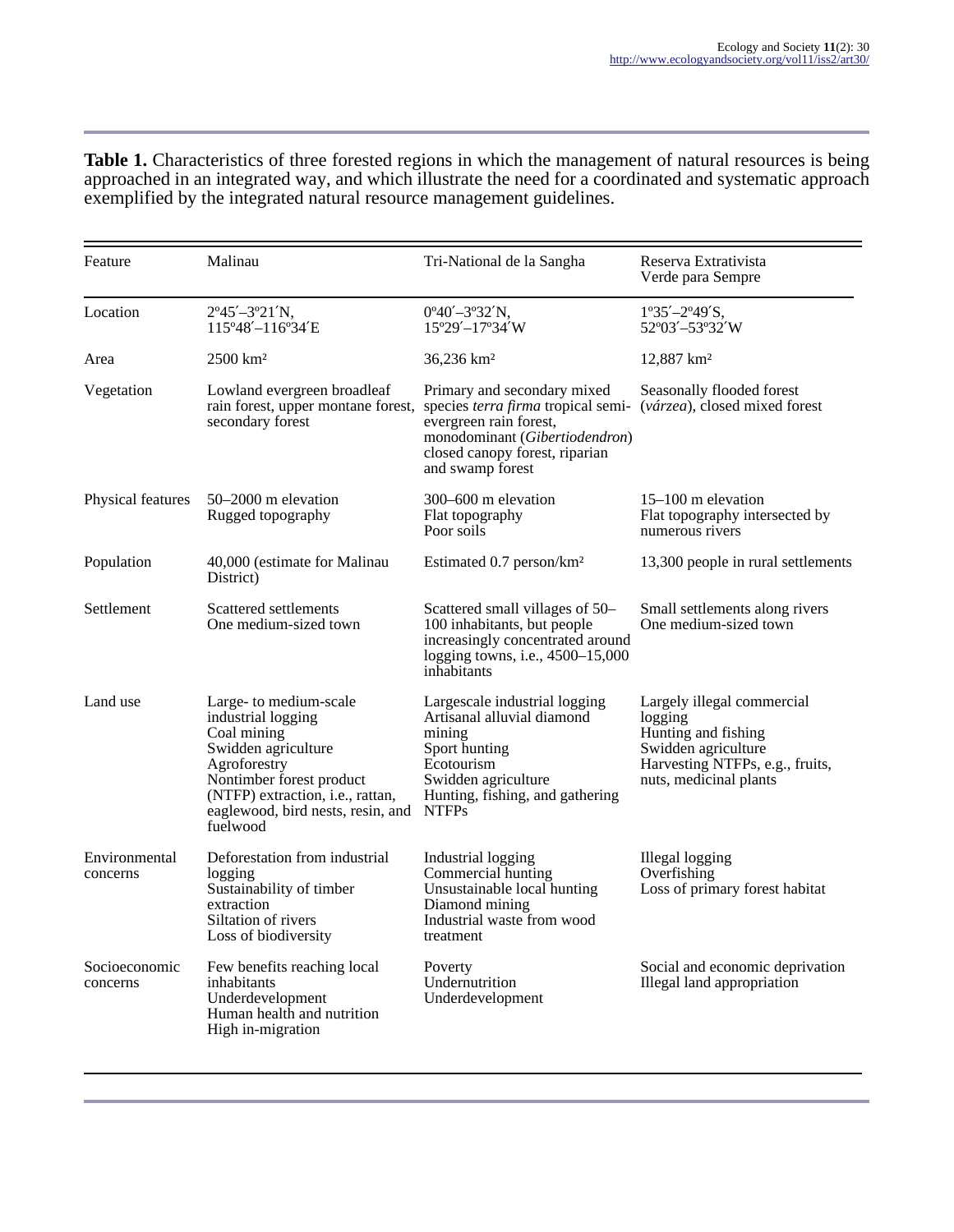moves. The Tri-National de la Sangha (TNS) is a 3.6 x 10<sup>6</sup> ha transboundary conservation area situated in southeast Cameroon and adjacent regions of the Republic of Congo (ROC) and the Central African Republic (CAR). It is a mosaic of three national parks areas totaling 760,000 ha (Lobéké, Cameroon; Dzangha Sangha, CAR; and Nouabalé Ndoki, ROC), various community and commercial hunting areas, and logging concessions, all interspersed with settled agricultural and agroforestry areas. The region has high biodiversity, including many threatened species. The human population is generally low and concentrated around the towns and logging camps (Table 1).

Many local, national, and international groups have an interest in both conservation and development in the region. In the Cameroon sector, natural resources are managed by l'Unité Technique Opérationnelle Sud-Est, a government agency comprising provincial and district officers of the Ministry of Environment and Forest Services working in association with local communities and conservation organizations. It is assisted by the WWF Jengi Project and the German Gesellschaft für Technische Zusammenarbeit, which are building capacity to manage the forest parks in Cameroon (WWF 2006). Dealing with such complexity requires considerable skill and a framework for coordinating policies, plans, and actions.

#### **Brazil: extractive reserves—securing the rights of local people**

The concept of the extractive reserve was proposed in 1985 by the Conselho Nacional de Seringueiros (CNS or Rubber Tappers National Council) in the Brazilian State of Acre. At the time, CNS represented rubber tappers wanting to defend their traditional lands against the advance of large-scale farming, itself supported by government policies to integrate the Amazon region into the national economy. Extractive reserves were created to ensure sustainable use and conservation of renewable natural resources while protecting the ways of life and culture of the traditional inhabitants of these lands (Allegretti 1990). Because these are legal entities under Brazilian law, they tacitly legitimize the traditional rights of communities to the land and its natural resources. Some provisions are contested, however, such as the lack of individual opportunity to own and sell land (Medina

2006).

The largest such reserve is the Reserva Extrativista Verde para Sempre, Forever Green Extractive Reserve, in Porto de Moz, created in November 2004 (Table 1). A local network of small grass-roots organizations, Comitê de Desenvolvimento Sustentável (CDS, the Committee for Sustainable Development), pressed for the establishment of the reserve to protect the landscapes and natural resources from which local people derive their livelihoods. The CDS initially helped communities tackle overfishing by outside commercial fishers, forcing the authorities to regulate fishing and ban external fishers (Moreira 2003). In the 1990s, increased land appropriation and logging by commercial timber extractors, who had been operating illegally in the area since the 1980s, sometimes with the involvement of local communities, began to threaten the forest and people's livelihoods (Salgado and Kaimowitz 2003). In an attempt to exclude loggers, the communities tried establishing communal areas comprising individually held blocks of land. The loggers ignored this extralegal arrangement, and conflict escalated (Sauer 2005). The communities and CDS then proposed creating an extractive reserve as a legal means of securing land-tenure rights compatible with people's ways of life. Loggers are now being lawfully excluded and commercial logging banned until a management plan has been formulated.

People in the reserve now face new challenges. With their land-use rights now protected, how best can they achieve sustainable economic development? Can they develop constructive alliances with outsiders to achieve this end? How can they ensure that external perspectives do not dominate local initiatives and undermine traditional practices?

#### **GUIDELINES FOR IMPLEMENTING INTEGRATED NATURAL RESOURCE MANAGEMENT AT THE LANDSCAPE LEVEL**

We propose eight guidelines for building a successful integrated natural resources management (INRM) program at the landscape level. These are drawn from lessons learned from diverse projects in the Consultative Group for International Agricultural Research (Harwood and Kassam 2003, Sayer and Campbell 2004). We explore the need for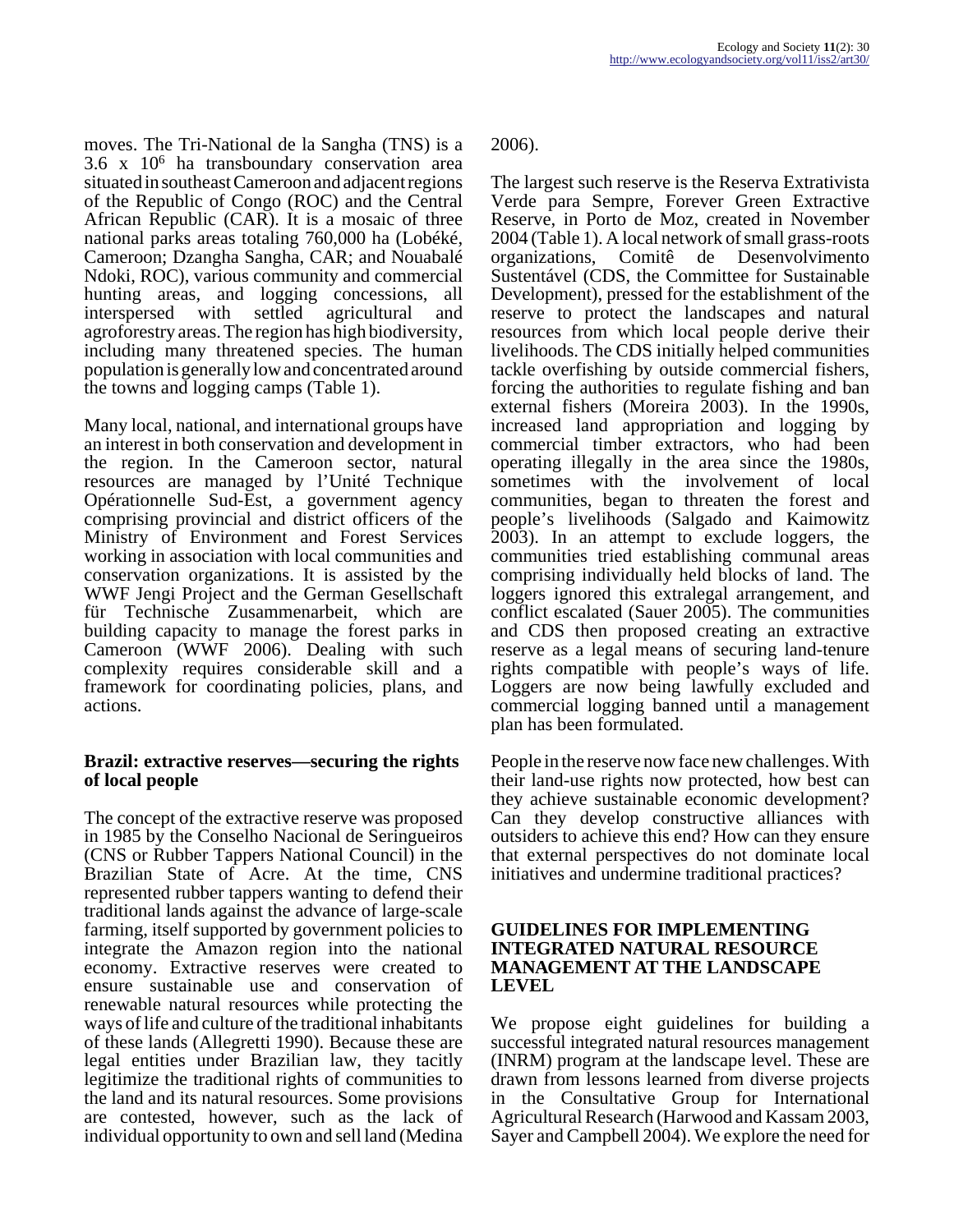these guidelines by reference to the three initiatives described above.

## **Focus on multiscale analysis and intervention**

Many technologies and projects fail because insufficient attention is paid to constraints beyond the level of the particular intervention as, for example, in many integrated conservation and development programs (McShane and Wells 2004). Landscape-level problems should be analyzed at a range of scales, upward to the higher-level social, economic, and environmental factors that set the scope for functioning at the landscape level, and downward to the workings of households, other social groups, and the biological and geophysical processes that define the landscape. Cross-scale analysis of the linkages between these levels and among the various elements within landscapes is particularly needed, concentrating on the flow of materials, energy, information, and influence, and the filters and barriers to these. Such features change over time, with new levels of organization emerging while others combine or disappear. Driving forces can shift. To track these dynamics, multiscale analysis and intervention must be ongoing and iterative.

In all three study sites, although the key stakeholders operate at a range of scales, they intersected directly or indirectly at the landscape level. In Malinau, the Center for International Forestry Research (CIFOR) and its international partners work with individual households to develop particular technologies as well as with communities, mainly to facilitate sustainable land use through processes such as community mapping and land-use planning, encouraging farmer-to-farmer visits, and providing information. At the district level, the focus is on the spatial planning abilities of district officials, whereas at a national level the attention is on forest policy issues. Most research is being conducted within a development framework, concentrating on trade-offs among the interests of different stakeholders. Although the research has encompassed different scales of functioning, this has been more through happenstance than by design, because research has been initiated at different levels somewhat independently. Formal integration of the different initiatives has been limited so far, as different groups assert their interests and independence.

In Cameroon, where forest conversion is considered the main threat to biodiversity, multiscale analysis and intervention are linked to land-use planning. Policies and practices are needed that balance different land uses and the interests of the various stakeholder groups. The transboundary dimension complicates the issue, requiring the reconciliation of different national policies. Currently, the World Wide Fund for Nature (WWF), Gesellschaft für Technische Zusammenarbeit (GTZ), and the World Conservation Union (IUCN) are facilitating work at the national level, i.e., policy development, in spatial planning and park management at the district level, and within communities seeking improvements in household livelihoods.

In Porto de Moz, the challenge is somewhat different. Although the members of the Comitê de Desenvolvimento Sustentável are well informed about their own areas, the extractive reserve is larger than their individual spheres of experience. The committee has therefore arranged visits to the whole reserve and is preparing reserve-wide information on which to base future planning, thus beginning a process of multiscale analysis. The reserve is also significant in the context of Brazil and perhaps even globally, scales at which local people's appreciation of the issues is even narrower.

#### **Develop partnerships and engage in action research**

Implementers and researchers need closer connection to the social and environmental systems that they study, learning from those who live there about what is considered important and contributing knowledge, ideas, and endeavor in ways that produce lasting improvements to people's lives. A key personal trait is empathy. Action research entwines research and development to better understand problems and find solutions specific to particular social and institutional contexts. It involves dealing with different stakeholder interests and perspectives, looking for synergies and tradeoffs, facilitating institutional change, and reflecting with partners on the progress being made (Maarleveld and Dangbegnon 1999, Hagmann et al. 2002). Such an approach also helps development more broadly by encouraging local researchers to do their own studies and to collaborate more effectively with outsiders.

In Malinau, CIFOR has forged partnerships with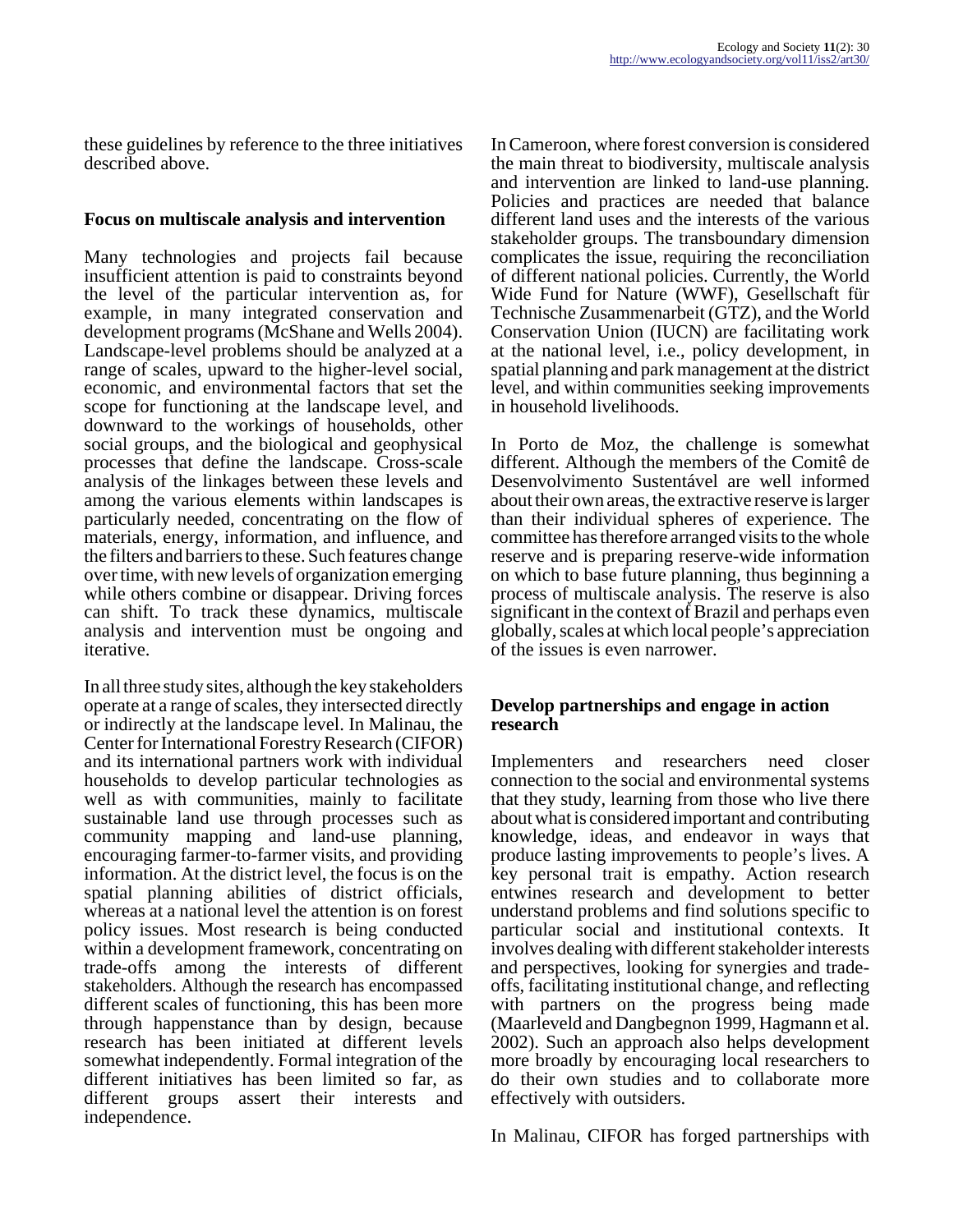diverse groups including local communities, the district government, the government Forestry Research and Development Agency (FORDA), the state logging company Inhutani II, local NGOs and universities involved in research, and various international forestry and development organizations. Managing interactions among these requires care because of major conflicts between some of them, e.g., between the state logging company and local people, and between local people and the district government. The partnerships need constant reinforcing to build mutual trust, respect, and a sense of ownership. Action research helps. Annual meetings with all stakeholders are used to direct the research and development agenda (Wollenberg et al. 2000). Through action research, groups develop the flexibility to accommodate change and modify activities accordingly. Some interventions, such as the introduction of aquaculture, have also involved action research but without conscious social learning and adjustment.

In Cameroon, five international research and conservation organizations—CIFOR, WWF, the Wildlife Conservation Society (WCS), the World Resources Institute (WRI), and IUCN—have worked with the government to develop and implement the National Forest and Environment Sector Program. Community groups, local government, GTZ, WWF, and WCS collaborated in establishing the Tri-National de la Sangha. At a landscape scale, Unité Technique Opérationnelle (UTO) Sud-Est has introduced participatory landuse planning, including discussions on and finalization of boundaries, to improve the management of forests and wildlife. The process is reducing conflict among different user groups.

Similar collaboration among a diverse group of stakeholders is evident in Porto de Moz. The Catholic Church originally helped riparian families organize themselves to tackle common problems. When the challenges increased, largely in relation to logging, the CDS linked with social movements such as Fundação Viver Produzir e Preservar, the largest network of grass-roots organizations in the State of Pará. Later, in the struggle to create the extractive reserve, an alliance was formed with Greenpeace, an international environmental activist organization, which helped to raise awareness nationally and exert pressure on the government to establish the reserve. The partnership with the CIFOR involves identifying and developing economic opportunities for people in the reserve and

how to manage the natural resources appropriately. In one community, households are engaged in action research to improve incomes from timber extraction. A local research group comprising six families that traditionally negotiated timber sales with local merchants is investigating different market options. The group meets about once a month together with representatives of the CDS to assess achievements and plan the way forward.

## **Facilitate change rather than dictating it**

Facilitating change includes helping with negotiation, conflict management, planning, and joint decision making as well as stimulating collaborative action both between communities and others, e.g., local and national governments and development NGOs, and among households and interest groups within a landscape (Edmunds and Wollenberg 2001, Wollenberg et al. 2000).

When CIFOR initiated research in Malinau, it concentrated on finding solutions to forest-related problems. This frustrated some stakeholders who had different foci, for example, health. Most wanted less research and more action. CIFOR researchers tried to facilitate rather than dictate change, but this exposed the problem of an organization being an interested party, with its own mission and agenda, while trying to serve as an impartial facilitator. Ideally, a more neutral organization should take the lead, but other NGOs are largely absent from the area. The district government, which was only established in 2000 with an expanded mandate, currently lacks the necessary capacity.

The problem is almost the reverse in Cameroon. Until recently, the central government made most of the decisions governing land use and natural resource management. The situation is rapidly evolving, however, with WWF, IUCN, GTZ, and CIFOR, supported by the UK Department for International Development, the European Union, and the World Bank, promoting greater participation by local councils. Despite this, further progress is needed in establishing transparent and accountable management systems and more equitable benefit sharing.

In Porto de Moz, CIFOR has facilitated discussions on logging. Commercial logging is currently banned by the federal government until a management plan for the reserve has been developed, a process that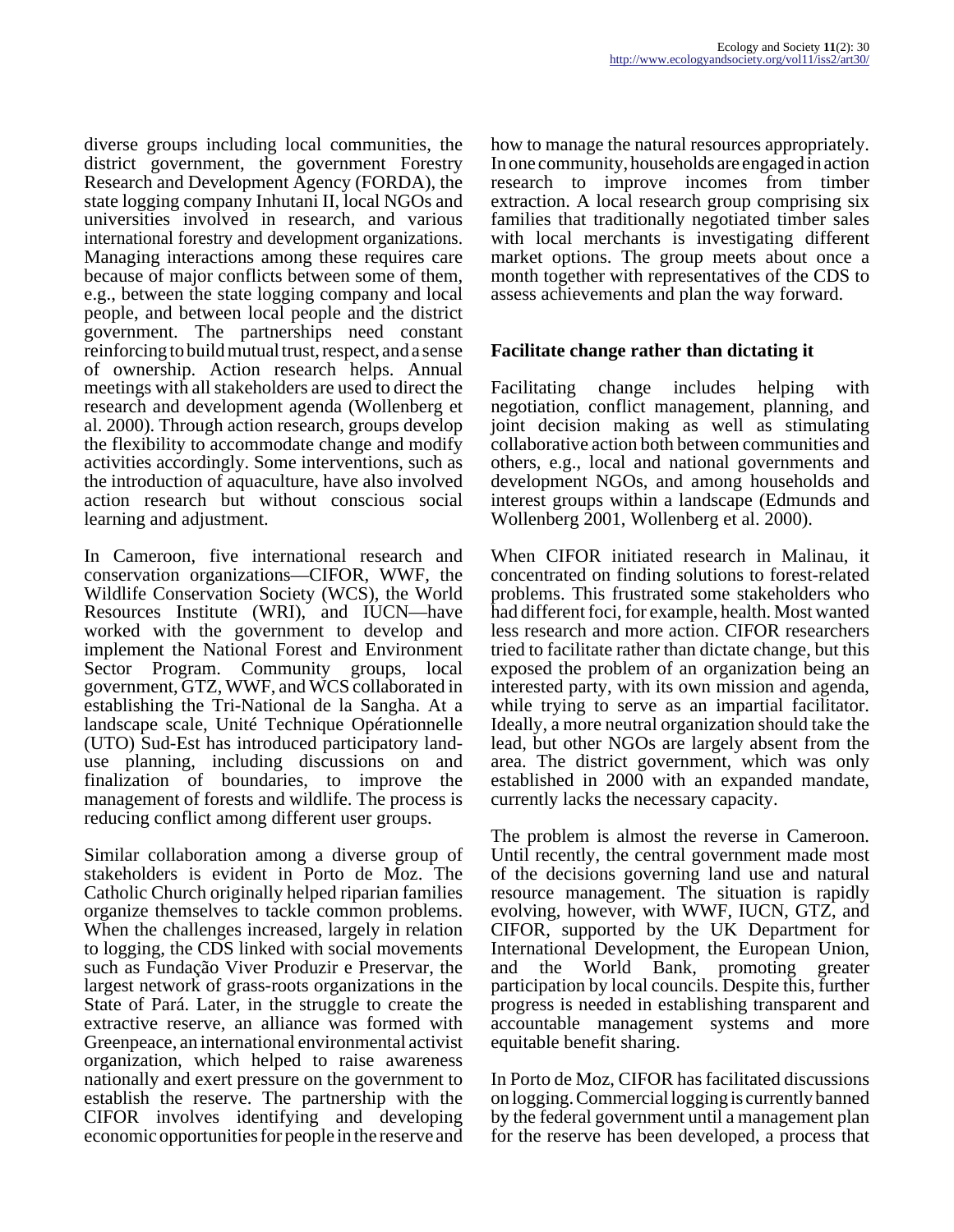will take time. Meanwhile, the ban is adversely affecting small-scale loggers and the communities, which traditionally negotiated sales of small amounts of timber from their areas (Medina and Shanley 2004). The CDS and CIFOR have explored the possibility of maintaining a traditional local timber market. The demand for timber by local merchants has been assessed, and communities interested in supplying this identified, but the initiative has stalled because of disagreements among some local grass-roots organizations and between the communities and the Instituto Brasileiro do Meio Ambiente e dos Recursos Naturais Renováveis, the national environment agency responsible for the reserve. Although CIFOR can help discussions in the short term, using the opportunity to learn more about the process, others eventually must play this role because carrying out local development lies outside CIFOR's brief.

#### **Promote visioning and the development of scenarios**

A key function for development agents, including researchers, is to help communities explore visions of the future under different scenarios (Franks and Blomley 2004, Wollenberg et al. 2000). Local people have to be part of this process because their insights are central to developing the logic underlying locally plausible scenarios, identifying the many uncertainties involved, and considering what is needed to achieve the desired outcomes.

In Malinau, visioning and scenario development have been used at both local and district levels, although the methods have differed (Wollenberg et al. 2000; A. Suwarno and B. M. Campbell, *personal communication*). Informal qualitative methods were used in villages and were adequate for that purpose. A more quantitative approach was used at the district level where a computer simulation model was built using the inputs and insights of district stakeholders. In southeast Cameroon, the WWF Jengi project has used similar techniques with local communities and technical partners to explore which land-use options provide communities with more assured access to resources and greater benefit flows. CIFOR has developed a simulation model of forest landscapes for WWF to use in this process.

Visioning and scenario development have not yet been used in Porto de Moz. Given the diversity of stakeholders and their widely differing views on how to achieve social and economic development, such a guideline would be useful. To develop a reserve management plan acceptable to all requires agreement on goals and the actions needed to attain them. Getting different stakeholders to envision a common future and how to get there is a priority.

## **Recognize the importance of local knowledge**

The needs and perceptions of rural communities often remain hidden to outsiders unless special efforts are made to uncover them. Because people's decisions about managing natural resources are based on their knowledge and comprehension of those resources and their dynamics, understanding the nature of that knowledge is crucial to successful intervention, if only to identify what is needed to broaden the basis of decision making. Externally constructed diagnosis-and-design approaches tend to be built on distant, sometimes misplaced, views of local problems, circumstances, and possible solutions.

In Malinau, CIFOR has paid particular attention to local perspectives, both in studies of biodiversity and in activities aimed at empowering communities. Various community-centered, participatory approaches have been used to identify, discuss, score, and rank the local values of different landscapes, sites, natural resources, and species (Sheil et al. 2006). These values often differ from those held by outsiders, although many species and habitats valued by local people are also globally significant. Most value classes are utilitarian, e.g., foods, medicines, construction materials, boats, tools, and handicrafts, but some are recreational and spiritual (Sheil et al. 2006). The process not only gives local people a platform on which they can show and discuss local knowledge and practices, but it enhances conservation planning. New species were discovered, and areas of particular conservation value highlighted. By articulating their values, people can reflect on what they need to conserve. Similarities and differences in the values held by different stakeholder groups can form a basis for dialogue about what should be conserved, why, how, and by whom. A local constituency for conservation can develop. For example, the Setulang community in Malinau, with CIFOR's assistance, won a national environmental prize for choosing to conserve their forest rather than have it commercially logged, thereby foregoing the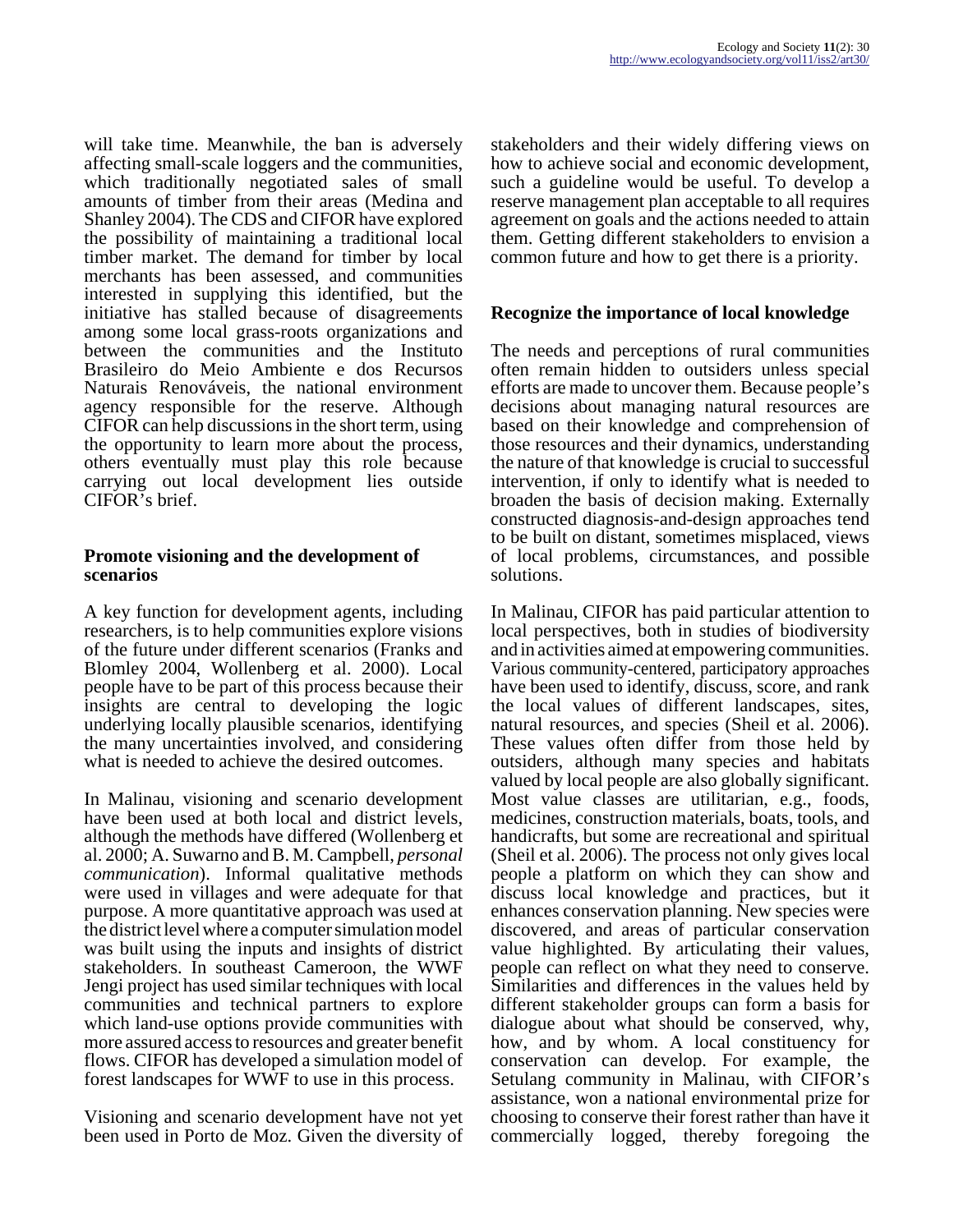opportunity to be paid substantial royalties (Iwan 2003, CIFOR 2004). They met the Indonesian president, which raised their status at the district level and encouraged them to speak with greater confidence about their natural resource management activities.

Multidisciplinary landscape assessment is also being done in Cameroon. Until the mid-1990s, the government paid little attention to the local practices and rights of indigenous people, but lately the concept of community involvement has become more widely accepted. Local Bantu and Baka pygmy populations were consulted when the three national parks in southeast Cameroon were established. Access by the Baka to some areas within these parks, including spiritual sites, was negotiated (Usongo and Tchikangwa 2004). The Baka can now legally harvest bush mango, wild yams, honey, and fish from parts of Lobéké National Park. Fourteen community hunting areas, managed by local people and leased seasonally to safari operators for trophy hunting, have been established in forests bordering the national parks. Nevertheless, despite these advances, the legal basis for the rights of indigenous people is still weak. The laws are complex and only poorly reflect this particular sociocultural context. Local people must be empowered to contribute to debates on law reform and implementation, including the extent to which customary rules can be made statutory. Uncovering the breadth and depth of people's local knowledge and practice is integral to this process.

In Porto de Moz, one community received a substantial grant in 2001 to implement a program of sustainable extraction and processing of timber. Little progress was made, however, mainly because the legal and technical criteria for such management were completely foreign to local traditions. This again highlights the need to document local practices and integrate the information into the official community forestry management plans. This is now underway.

#### **Foster social learning and adaptive management**

People act in their own best interests but with limitations. Some of these are because of partial understanding and perceptions of the options; others are imposed by social conventions and outside constraints. People need opportunities to broaden

their knowledge, understanding, and range of options; to find out what works and what does not; and to adapt accordingly. This is best done in a social learning environment, preferably with the involvement of many different stakeholders, so that their individual knowledge, skills, and energy can be combined to address common problems (Maarleveld and Dangbegnon 1999). A prerequisite for this is some balance of power or influence among the stakeholders to allow for more effective dialogue among different interest groups. One indication that social learning and adaptive management are being taken seriously is monitoring and evaluation by the community of their actions.

Despite its common-sense appeal, this guideline is only slowly being adopted. In Malinau, adaptive management has not been accepted by all stakeholders. The state logging company has a rigid 20-yr plan for working its concessions. Consequently, efforts to establish reduced-impact logging have largely failed. The small-scale operators have no long-term perspective; they function opportunistically. Local people are highly adaptive in their use of land and its resources, but this adaptability is not the product of a purposeful process.

The community-based action research project has consciously tried to foster social learning and adaptive management. At regular meetings, researchers and community members discuss and seek consensus on the nature of particular problems. They plan actions, assess progress, extract lessons, and arrange future research and development activities. A similar approach has been tried at the district level, so far with little success. With so many nonintegrated projects, getting people together to reflect on progress is difficult. District officials are supposed to monitor and evaluate the progress of development activities, particularly on achieving broader landscape and livelihood goals, but this has not really happened. Limited capacity is one probable reason. Key officials claim to be busy with other administrative tasks. Monitoring and evaluation have costs.

The guideline seems particularly relevant in Cameroon, where there are more than 250 ethnic groups, many with overlapping distributions. Local organization is weak, and traditional structures and customs are being eroded. People need to be brought together to identify common problems and work jointly to resolve them. In the Tri-National de la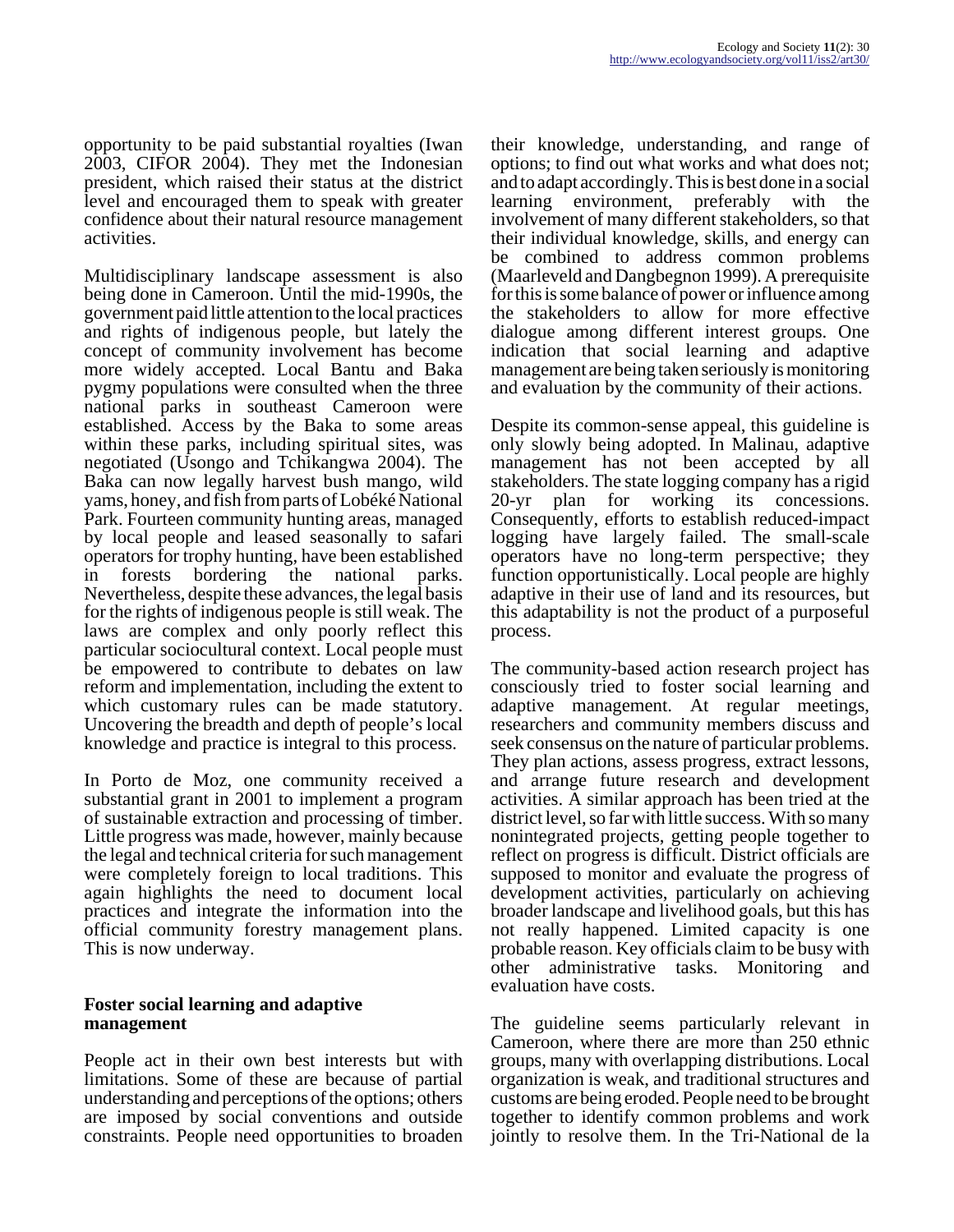Sangha (TNS), WWF and GTZ are working with local communities to build capacity in social organization and technical skills for the design and management of micro-projects based on forest products. CIFOR and WWF, working with local partners, have set up an action research program that includes ongoing monitoring, largely in relation to biodiversity conservation, which is fed back into annual work plans. Elsewhere, CIFOR has been working with government officials and NGOs more generally to create an enabling environment for such projects. Joint action, social learning, and adaptation are central to all these initiatives.

The organizational and institutional landscape in Porto de Moz is similarly complex, involving many different agencies and individuals, all of which have their own, sometimes conflicting, interests, expectations, and visions. Who then has the legitimacy to make crucial decisions? Currently, the Brazilian government's perspectives dominate, sometimes to the detriment of local people. Even the support agencies and some NGOs tend to follow the government line. Local perspectives need exposure and legitimacy so that they are taken into account when policies are formed and implemented. The issues can be debated and common positions reached in multistakeholder forums, but to be effective the power relationships and communication between stakeholders need to be more equitable. Until this happens, the opportunities for joint action, social learning, and conscious adaptation are limited.

## **Concentrate on both people and their natural resources, including biodiversity**

Natural resources are important not only for their intrinsic worth and value as safety nets during times of stress, but also because they are the foundation for economic growth and social development. The balance between conservation and development necessarily involves trade-offs, although the eventual outcome is usually more viable than a partisan approach (Lee et al. 2001, Tomich et al. 2001). Conservation in the face of ongoing poverty and deprivation is unrealistic; development that destroys the natural resource base and environmental service functions is unsound.

The Malinau project has focused on both people and biodiversity, although usually in separate projects. The researchers differ on the relative importance of these two foci, particularly in relation to CIFOR's mandate. As a result, district officials have sometimes received divergent views on certain issues, e.g., oil palm expansion, which diminishes biodiversity but has a positive development outcome for some stakeholders if governance is strong. Local people want to receive benefits from extracted forest resources, but they also often wish to protect the resources. The district government expresses its support for conservation but works hand-in-hand with small-scale operators in highly destructive logging operations. The large-scale timber concessionaires use reasonable practices, but few people living in the concession areas benefit. National-level authorities are required to devolve responsibility but work to retain some control. How should such trade-offs be handled?

Local people cannot be expected to forego income from timber simply for the sake of preserving the global existence or option values of biodiversity. One possibility is for those wanting to conserve biodiversity to pay those making land-use decisions to conserve, not destroy, it. This was explored in the case of the Setulang community, which wanted to conserve an area of forest but was under pressure to sell the logging rights to a timber company. Finding a buyer for the biodiversity in the forest was not easy for a number of reasons. One is the lower transaction costs of conservation associated with official protected areas (S. Wunder, *personal communication*).

Similar tensions between protection and use exist at the other sites. In southeast Cameroon, the seminomadic Baka depend on forests for their livelihoods. At least 90% of the foods gathered by Baka pygmies living next to Lobéké National Park come from within the park. Conserving the biodiversity of the region depends on recognizing this dependence and working with people to find acceptable trade-offs in the limits to protection and use. In Porto de Moz, although the creation of an extractive reserve solved the problem of expropriation of resources by outsiders, it also caused new ones. Historically, people in Porto de Moz used the forest resources without the control or support of the Brazilian government. Now they have to obey externally designed and imposed regulations. Previously, they defended their resources against outsiders, developed local management rules, and were free to use or abuse the resources as they saw fit, although, in general, households understood the importance of resource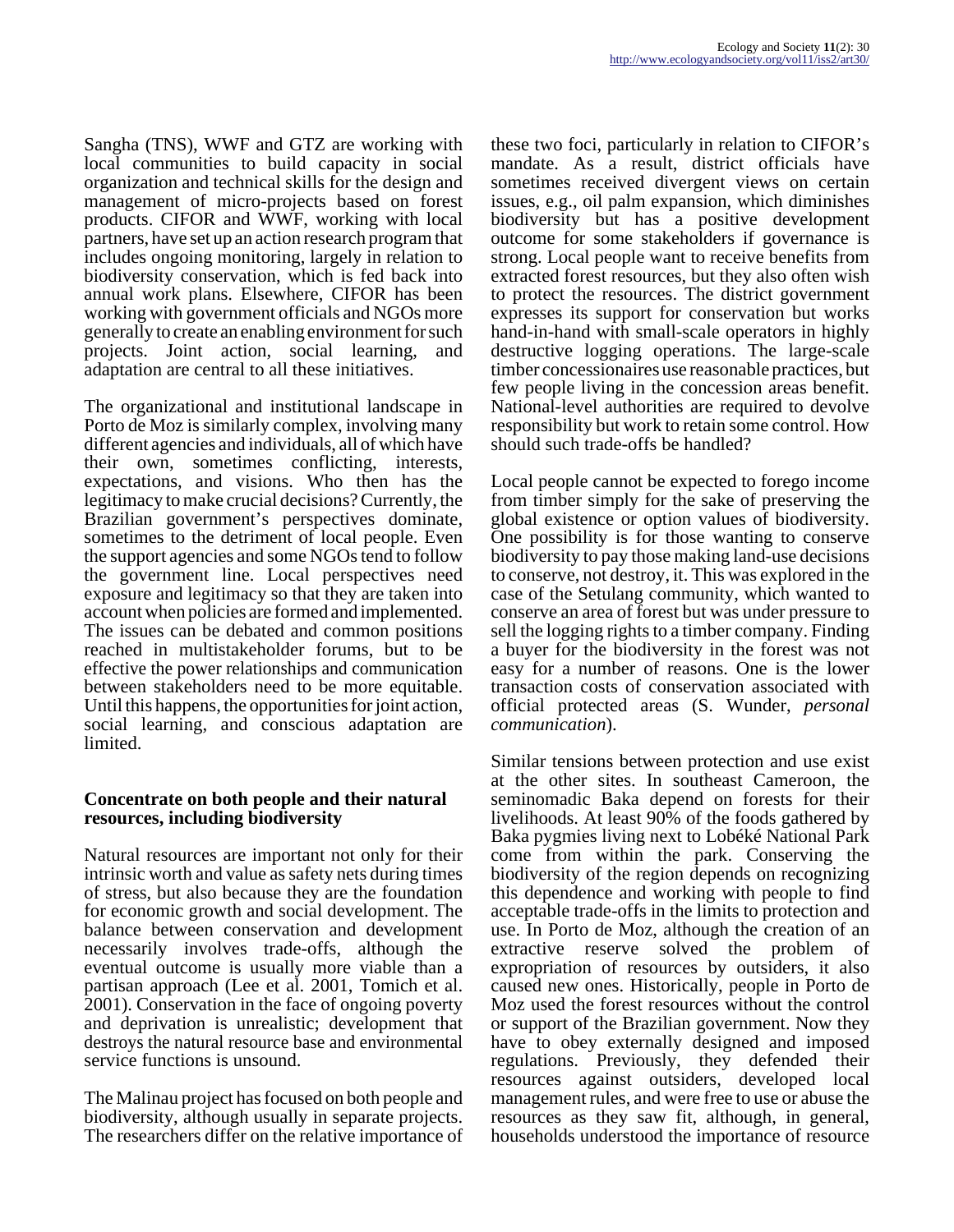conservation. Nevertheless, times change, and pressures are increasing. The statutes governing the extractive reserve now limit some uses, in extent if not in kind. If management plans and rules are to be widely accepted, local people's dependence on resources from the reserve must be considered.

## **Embrace complexity**

The livelihoods of rural people comprise an everchanging portfolio of activities: some are regular, seasonal occurrences; some take advantage of windfall opportunities; some are forced on people having to cope with sudden external pressures. Land users not only aim to maximize production but do other things as well. Production is optimized within the constraints of the time and resources needed to satisfy other goals. Landscapes are also varied, with biophysical, social, and cultural elements shaping land-use patterns and land-management decisions. The result is a kaleidoscope of actions and responses that contribute much to the resilience of these socialecological systems. Given this complexity, there are many pitfalls for implementers. Not to confront complexity inevitably leads to partial and unsuccessful solutions; becoming enmeshed in detail can obscure the real problems (Sayer and Campbell 2004). The appropriate balance in each instance may be unique.

The landscapes at all three sites show considerable complexity, although this was dealt with differently and to varying extents in each case. In Malinau, the different research groups viewed land use from a range of perspectives and engaged the various stakeholders accordingly. Developing a simulation model brought out the complexity, although integration has yet to be achieved because there is no agreed vision for the district.

In Cameroon, the issue of complexity revolves around people, policies, and practices. Considerable attention is focused on drawing up and implementing the transboundary agreement governing the TNS, and on establishing appropriate policies and institutions to support this large and complex project. The laws that regulate benefit sharing, stakeholders ownership, and comanagement practices do not adequately address the plight of local communities or help integrate them (Usongo and Tchikangwa 2004). Although well meaning, the laws are only intermittently applied and tend to favor influential stakeholders

such as logging concerns, safari companies, and local politicians. Confusion over ownership and responsibilities has produced needless conflicts between local communities, which are the traditional custodians, and government authorities and the private sector. The establishment of UTO Sud-Est has helped integrate the interests and efforts of different stakeholders and synergize and harmonize the efforts of technical partners, but the complexity of other elements in the landscape still needs to be confronted. The simulation model developed by CIFOR for WWF is helping to pinpoint the priority areas.

In some cases, addressing complexity is constrained by a lack of resources, so that strategic choices have to be made about what should be tackled first. In Porto de Moz, the CDS focused on the complexity of reserve management, including building strategic alliances with external organizations able to provide appropriate information and insights. For CIFOR, this means identifying the possibilities and limitations of different forest management options and helping to correct some external misconceptions about the potential of different land uses in tropical forests. CIFOR researchers are also documenting and evaluating the traditional attitudes of communities to conservation, their current resource-use practices, and the prospects for building on these. The complexity inherent in these issues is gradually being unraveled, but in a structured and useful way.

## **CONCLUSIONS**

Most guidelines are being practiced to varying extents at all three sites, but nowhere are all being applied in concert. They have been discovered and used largely through trial and error rather than by design. Taken together, they form a mutually reinforcing framework of actions in support of integrated natural resources management (INRM). Nevertheless, it is neither necessary nor realistic for all of them to be implemented concurrently, although some sequencing is useful. The order given above is broadly the progression that we think will work best. The process is iterative, with the actions indicated in the guidelines being repeatable at intervals to extend and strengthen earlier efforts.

We obviously believe that all eight guidelines are necessary for effective INRM, but are they sufficient? This is more difficult to assess at this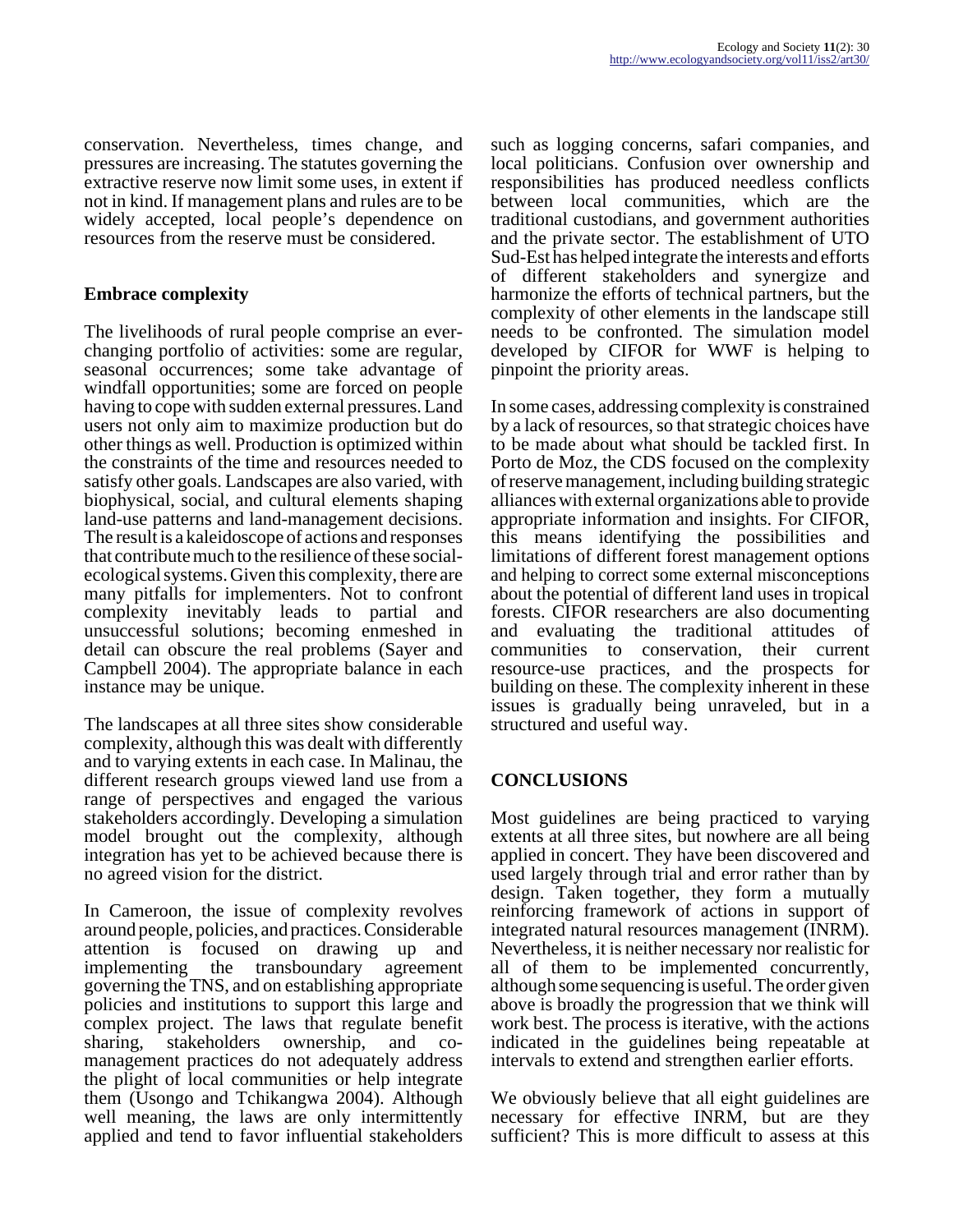stage, given the emerging nature of INRM. We need more information on how to implement the guidelines and the constraints on this. Application will likely vary from place to place, so we need to know the contextual features that dictate one approach over another in a given circumstance. The three studies illustrate this well. The initial emphasis on forestry and biodiversity in Malinau contrasts strongly with the focus on human livelihoods in Porto de Moz or the tension between protection and human use of forest resources in the Tri-National de la Sangha. All three initiatives evolved rapidly from their diverse beginnings to converge on a broadly similar set of issues and approaches: organizational and institutional development, including capacity building; empowerment of local people; negotiation; conflict resolution and tradeoffs; and sustainable use of resources.

Many of the guidelines involve empowering local stakeholders directly, by allowing them to be heard and through amplifying their voices, and indirectly, by building their capacity to be more effective implementers of their own development and conservation efforts. It is critical that it is the people's voices that are heard, not those of outsiders conveyed by unwitting proxies. There is often a tension between outsiders, who generally see a bigger and sometimes more complete picture, and local people whose perspectives and interests are often narrower and more self-centered, but this is no reason for assuming that the broader view should automatically prevail. Where there are many outside agencies, each with its own mission and agenda, the tendency to co-opt local people in pursuit of externally conceived goals is common. Instead, convergence is needed, which is what the guidelines on action research, facilitation, visioning, scenario development, and giving due weight to local knowledge are all designed to do. Crucial to all these, however, is the need for more equitable sharing of power and responsibility. This could be a guideline on its own, but we prefer to see it as a cross-cutting principle.

Reviewing the context studies in the light of these guidelines suggests some lessons:

- In dealing with complex and dynamic systems, begin with an open exploratory phase to get a feel for the structure and scale of the issues.
- Initial work should focus on learning and

listening. Formal characterization, mapping, and planning such as diagnosis-and-design can limit the scope.

- The main outcomes of applying the guidelines should be more empowered stakeholders, especially local people; reduced uncertainties; more informed choices; and greater capacity to direct and adapt to change.
- More attention should be paid to learning within project teams and to applying the lessons to management.
- Action research, conducted with joint learning and adaptive management, enables problems to be solved incrementally, which is important when knowledge of a problem is incomplete.
- Although having substantial financial and human resources helps, the guidelines can still be applied in constrained circumstances, e.g., Porto de Moz. Not all elements need be implemented immediately or fully, but their essence can serve as a guide. As such, the guidelines are independent of scale.
- Differing agendas of stakeholders, narrow project objectives, and short time frames make it difficult to implement the guidelines, but the problems can be overcome by progressive iteration of the guidelines, amplifying their extent as conditions allow.
- The last guideline, i.e., embrace complexity, is both a credo and a coda. It reflects the reality that complex problems must be confronted, but it is also the thread that runs through the other guidelines, binding them together.

*Responses to this article can be read online at: <http://www.ecologyandsociety.org/vol11/iss2/art30/responses/>*

## **Acknowledgments:**

*For funding the work in Malinau we thank the International Tropical Timber Organization (ITTO). Numerous colleagues, too many to mention,*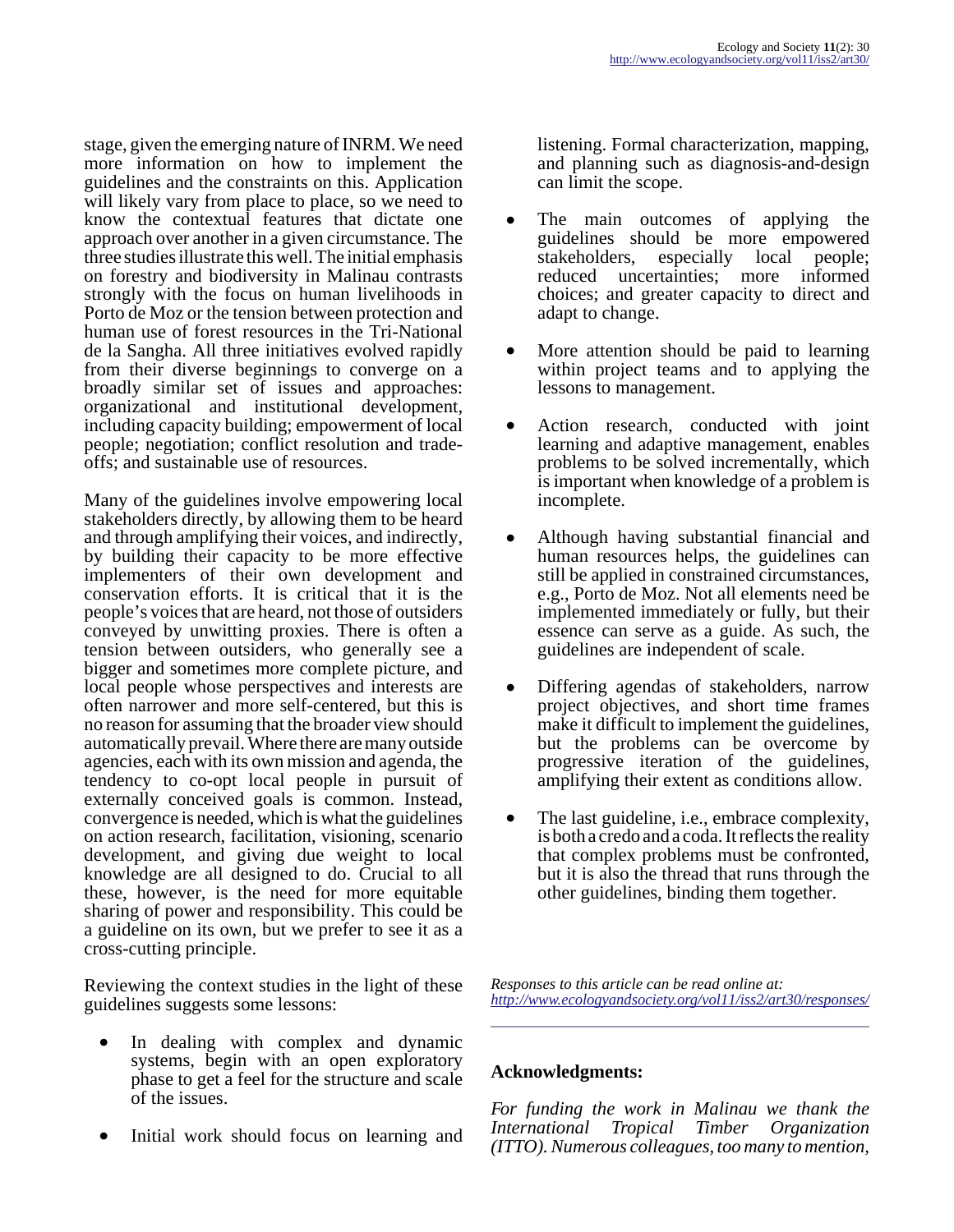*have contributed to the work in Malinau. We thank Jeff Sayer for stimulating many of our thoughts on this topic, and in particular for facilitating engagement in Cameroon. We are also grateful to two anonymous referees for useful comments.*

## **LITERATURE CITED**

**Allegretti, M.** 1990. Extractive reserves: an alternative for reconciling development and environmental conservation in Amazonia. Pages 252-264 *in* A. B. Anderson, editor. *Alternatives to deforestation: steps toward sustainable use of the Amazon rain forest.* Columbia University Press, New York, New York, USA.

**Campbell, B. M., P. Gunarso, K. Kartawinata, P. Levang, S. Rhee, D. Sheil, P. Sist, and E. Wollenberg.** 2003. Empowering forest dwellers and managing forests more sustainably in the landscapes of Borneo. Pages 79-96 *in* R. R. Harwood and A. H. Kassam, editors. *Examples of research problems, approaches and partnerships in action in the CGIAR: research towards integrated natural resources management.* Interim Science Council, Consultative Group on International Agricultural Research, FAO, Rome, Italy.

**Center for International Forestry Research (CIFOR)**. 2004. *CIFOR helps village win major environmental award*. Available online at: [http://w](http://www.cifor.cgiar.org/Publications/Corporate/NewsOnline/NewsOnline33/environmental.htm) ww.cifor.cgiar.org/Publications/Corporate/NewsOnline/ [NewsOnline33/environmental.htm](http://www.cifor.cgiar.org/Publications/Corporate/NewsOnline/NewsOnline33/environmental.htm).

**Colchester, M.** 1994. *Slave and enclave: the political ecology of equatorial Africa.* World Rainforest Movement, Penang, Malaysia.

**Davenport, T., and L. Usongo.** 1997. *Justification and recommendations for the gazettement of a "protected area" in Lobeke Forest South East Cameroon.* Report prepared for the Ministry of Environment and Forests, Cameroon. Lobeke Project, World Wildlife Fund, Gland, Switzerland, and Global Environment Facility, World Bank, Washington, D.C., USA.

**Edmunds, D., and E. Wollenberg.** 2001. A strategic approach to multistakeholder negotiations. *Development and Change* **32**:231-253.

**Engel, S., and C. Palmer.** 2006. Who owns the right? The determinants of community benefits from logging in Indonesia. *Forest Policy and Economics* **8**:434-446.

**Franks, P., and T. Blomley.** 2004. Fitting ICD into a project framework: the CARE experience. Pages 77-97 *in* T. O. McShane and M. P. Wells, editors. *Getting biodiversity projects to work: towards more effective conservation and development.* Columbia University Press, New York, New York, USA.

**Hagmann, J., E. Chuma, K. Murwira, M. Connolly, and P. Ficarelli.** 2002. Success factors in integrated natural resource management R&D: lessons from practice. *Conservation Ecology* **5** (2):29. [online] URL:[http://www.consecol.org/vol5/](http://www.ecologyandsociety.org/vol5/iss2/art29/index.html) [iss2/art29/](http://www.ecologyandsociety.org/vol5/iss2/art29/index.html).

**Harwood, R. R., and A. H. Kassam, editors.** 2003. *Examples of research problems, approaches and partnerships in action in the CGIAR: research towards integrated natural resources management.* Interim Science Council, Consultative Group on International Agricultural Research, FAO, Rome, Italy.

**Iwan, R.** 2003. Setulang village protects its river! *Policy Matters* **12**:152-153. Available online at: [htt](http://www.iucn.org/themes/ceesp/Publications/newsletter/PM12%20-%20Section%20III.2.pdf) p://www.iucn.org/themes/ceesp/Publications/newsletter/ [PM12 - Section III.2.pdf](http://www.iucn.org/themes/ceesp/Publications/newsletter/PM12%20-%20Section%20III.2.pdf).

**Lee, D. R., P. J. Ferraro, and C. B. Barrett.** 2001. Introduction: changing perspectives on agricultural intensification, economic development and the environment. Pages 1-16 *in* D. R. Lee and C. B. Barrett, editors. *Tradeoffs or synergies? Agricultural intensification, economic development and the environment.* CABI, Wallingford, U. K.

**Maarleveld, M., and C. Dangbegnon.** 1999. Managing natural resources: a social learning perspective. *Agriculture and Human Values* **16**:267-280.

**Medina, G.** 2006. Castanheiros x grileiros: conflitos na última fronteira florestal do Pará. *Ciência Hoje* **223**(4):60-63.

**Medina, G., and P. Shanley.** 2004. Big trees, small favors: loggers and communities in Amazónia. *Bois & Forêts des Tropiques* **282**(4):19-25.

**McShane, T., and M. P. Wells, editors.** 2004.